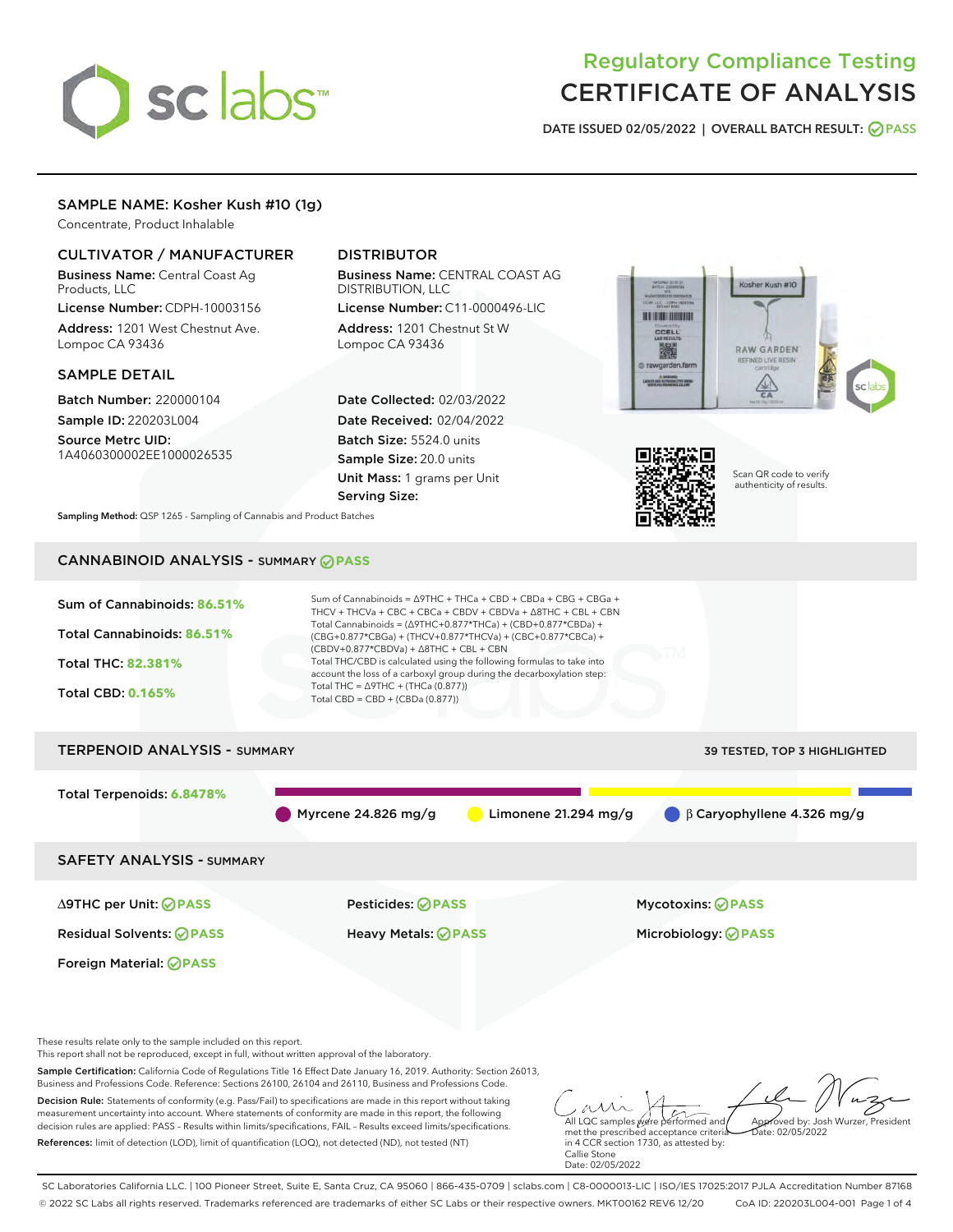

Terpene analysis utilizing gas chromatography-flame ionization detection (GC-



KOSHER KUSH #10 (1G) | DATE ISSUED 02/05/2022 | OVERALL BATCH RESULT: @ PASS

TERPENOID TEST RESULTS - 02/05/2022

FID). **Method:** QSP 1192 - Analysis of Terpenoids by GC-FID

### CANNABINOID TEST RESULTS - 02/04/2022 2 PASS

Tested by high-performance liquid chromatography with diode-array detection (HPLC-DAD). **Method:** QSP 1157 - Analysis of Cannabinoids by HPLC-DAD

### TOTAL CANNABINOIDS: **86.51%**

Total Cannabinoids (Total THC) + (Total CBD) + (Total CBG) + (Total THCV) + (Total CBC) + (Total CBDV) + ∆8THC + CBL + CBN

TOTAL THC: **82.381%** Total THC (∆9THC+0.877\*THCa)

TOTAL CBD: **0.165%**

Total CBD (CBD+0.877\*CBDa)

TOTAL CBG: 3.28% Total CBG (CBG+0.877\*CBGa)

TOTAL THCV: 0.53% Total THCV (THCV+0.877\*THCVa)

TOTAL CBC: ND Total CBC (CBC+0.877\*CBCa)

TOTAL CBDV: ND Total CBDV (CBDV+0.877\*CBDVa)

| <b>COMPOUND</b>            | LOD/LOQ<br>(mg/g) | <b>MEASUREMENT</b><br><b>UNCERTAINTY</b><br>(mg/g) | <b>RESULT</b><br>(mg/g) | <b>RESULT</b><br>(%) |
|----------------------------|-------------------|----------------------------------------------------|-------------------------|----------------------|
| <b>A9THC</b>               | 0.06 / 0.26       | ±28.339                                            | 823.81                  | 82.381               |
| <b>CBG</b>                 | 0.06/0.19         | ±1.292                                             | 32.80                   | 3.280                |
| <b>THCV</b>                | 0.1/0.2           | ±0.26                                              | 5.3                     | 0.53                 |
| <b>CBD</b>                 | 0.07/0.29         | ±0.076                                             | 1.65                    | 0.165                |
| <b>CBN</b>                 | 0.1 / 0.3         | $\pm 0.10$                                         | 1.5                     | 0.15                 |
| $\triangle$ 8THC           | 0.1 / 0.4         | N/A                                                | <b>ND</b>               | <b>ND</b>            |
| <b>THCa</b>                | 0.05/0.14         | N/A                                                | <b>ND</b>               | <b>ND</b>            |
| <b>THCVa</b>               | 0.07/0.20         | N/A                                                | <b>ND</b>               | <b>ND</b>            |
| <b>CBDa</b>                | 0.02/0.19         | N/A                                                | <b>ND</b>               | <b>ND</b>            |
| <b>CBDV</b>                | 0.04/0.15         | N/A                                                | <b>ND</b>               | <b>ND</b>            |
| <b>CBDVa</b>               | 0.03/0.53         | N/A                                                | <b>ND</b>               | <b>ND</b>            |
| <b>CBGa</b>                | 0.1/0.2           | N/A                                                | <b>ND</b>               | <b>ND</b>            |
| <b>CBL</b>                 | 0.06 / 0.24       | N/A                                                | <b>ND</b>               | <b>ND</b>            |
| <b>CBC</b>                 | 0.2 / 0.5         | N/A                                                | <b>ND</b>               | <b>ND</b>            |
| <b>CBCa</b>                | 0.07 / 0.28       | N/A                                                | <b>ND</b>               | <b>ND</b>            |
| <b>SUM OF CANNABINOIDS</b> |                   |                                                    | 865.1 mg/g              | 86.51%               |

### **UNIT MASS: 1 grams per Unit**

| ∆9THC per Unit                        | 1100 per-package limit | 823.81 mg/unit  | <b>PASS</b> |
|---------------------------------------|------------------------|-----------------|-------------|
| <b>Total THC per Unit</b>             |                        | 823.81 mg/unit  |             |
| <b>CBD per Unit</b>                   |                        | $1.65$ mg/unit  |             |
| <b>Total CBD per Unit</b>             |                        | $1.65$ mg/unit  |             |
| Sum of Cannabinoids<br>per Unit       |                        | $865.1$ mg/unit |             |
| <b>Total Cannabinoids</b><br>per Unit |                        | $865.1$ mg/unit |             |

| <b>COMPOUND</b>           | LOD/LOQ<br>(mg/g) | <b>MEASUREMENT</b><br><b>UNCERTAINTY</b><br>(mq/q) | <b>RESULT</b><br>(mg/g)                         | <b>RESULT</b><br>$(\%)$ |
|---------------------------|-------------------|----------------------------------------------------|-------------------------------------------------|-------------------------|
| <b>Myrcene</b>            | 0.008 / 0.025     | ±0.3203                                            | 24.826                                          | 2.4826                  |
| Limonene                  | 0.005 / 0.016     | ±0.3045                                            | 21.294                                          | 2.1294                  |
| $\beta$ Caryophyllene     | 0.004 / 0.012     | ±0.1540                                            | 4.326                                           | 0.4326                  |
| Linalool                  | 0.009 / 0.032     | ±0.1471                                            | 3.872                                           | 0.3872                  |
| $\beta$ Pinene            | 0.004 / 0.014     | ±0.0393                                            | 3.414                                           | 0.3414                  |
| $\alpha$ Pinene           | 0.005 / 0.017     | ±0.0268                                            | 3.113                                           | 0.3113                  |
| Ocimene                   | 0.011 / 0.038     | ±0.0493                                            | 1.535                                           | 0.1535                  |
| Terpinolene               | 0.008 / 0.026     | ±0.0248                                            | 1.212                                           | 0.1212                  |
| Fenchol                   | 0.010 / 0.034     | ±0.0441                                            | 1.139                                           | 0.1139                  |
| Terpineol                 | 0.016 / 0.055     | ±0.0623                                            | 1.015                                           | 0.1015                  |
| $\alpha$ Humulene         | 0.009/0.029       | ±0.0297                                            | 0.926                                           | 0.0926                  |
| trans- $\beta$ -Farnesene | 0.008 / 0.025     | ±0.0217                                            | 0.611                                           | 0.0611                  |
| Camphene                  | 0.005 / 0.015     | ±0.0040                                            | 0.350                                           | 0.0350                  |
| <b>Borneol</b>            | 0.005 / 0.016     | ±0.0075                                            | 0.178                                           | 0.0178                  |
| Fenchone                  | 0.009 / 0.028     | ±0.0038                                            | 0.131                                           | 0.0131                  |
| Guaiol                    | 0.009 / 0.030     | ±0.0038                                            | 0.081                                           | 0.0081                  |
| Valencene                 | 0.009 / 0.030     | ±0.0054                                            | 0.078                                           | 0.0078                  |
| <b>Nerolidol</b>          | 0.009 / 0.028     | ±0.0036                                            | 0.058                                           | 0.0058                  |
| $\gamma$ Terpinene        | 0.006 / 0.018     | ±0.0009                                            | 0.053                                           | 0.0053                  |
| $\alpha$ Phellandrene     | 0.006 / 0.020     | ±0.0007                                            | 0.050                                           | 0.0050                  |
| $\alpha$ Terpinene        | 0.005 / 0.017     | ±0.0007                                            | 0.044                                           | 0.0044                  |
| $\alpha$ Bisabolol        | 0.008 / 0.026     | ±0.0020                                            | 0.037                                           | 0.0037                  |
| Citronellol               | 0.003 / 0.010     | ±0.0016                                            | 0.032                                           | 0.0032                  |
| Geraniol                  | 0.002 / 0.007     | ±0.0014                                            | 0.031                                           | 0.0031                  |
| 3 Carene                  | 0.005 / 0.018     | ±0.0004                                            | 0.029                                           | 0.0029                  |
| Sabinene Hydrate          | 0.006 / 0.022     | ±0.0009                                            | 0.023                                           | 0.0023                  |
| Eucalyptol                | 0.006 / 0.018     | ±0.0005                                            | 0.020                                           | 0.0020                  |
| Sabinene                  | 0.004 / 0.014     | N/A                                                | <loq< th=""><th><loq< th=""></loq<></th></loq<> | <loq< th=""></loq<>     |
| p-Cymene                  | 0.005 / 0.016     | N/A                                                | <loq< th=""><th><loq< th=""></loq<></th></loq<> | <loq< th=""></loq<>     |
| Isoborneol                | 0.004 / 0.012     | N/A                                                | <loq< th=""><th><loq< th=""></loq<></th></loq<> | <loq< th=""></loq<>     |
| Nerol                     | 0.003 / 0.011     | N/A                                                | <loq< th=""><th><loq< th=""></loq<></th></loq<> | <loq< th=""></loq<>     |
| Caryophyllene<br>Oxide    | 0.010 / 0.033     | N/A                                                | <loq< th=""><th><loq< th=""></loq<></th></loq<> | <loq< th=""></loq<>     |
| (-)-Isopulegol            | 0.005 / 0.016     | N/A                                                | ND                                              | ND                      |
| Camphor                   | 0.006 / 0.019     | N/A                                                | ND                                              | <b>ND</b>               |
| Menthol                   | 0.008 / 0.025     | N/A                                                | ND.                                             | ND                      |
| R-(+)-Pulegone            | 0.003 / 0.011     | N/A                                                | <b>ND</b>                                       | ND                      |
| <b>Geranyl Acetate</b>    | 0.004 / 0.014     | N/A                                                | ND                                              | <b>ND</b>               |
| $\alpha$ Cedrene          | 0.005 / 0.016     | N/A                                                | ND                                              | ND                      |
| Cedrol                    | 0.008 / 0.027     | N/A                                                | ND                                              | ND                      |
| <b>TOTAL TERPENOIDS</b>   |                   |                                                    | 68.478 mg/g                                     | 6.8478%                 |

SC Laboratories California LLC. | 100 Pioneer Street, Suite E, Santa Cruz, CA 95060 | 866-435-0709 | sclabs.com | C8-0000013-LIC | ISO/IES 17025:2017 PJLA Accreditation Number 87168 © 2022 SC Labs all rights reserved. Trademarks referenced are trademarks of either SC Labs or their respective owners. MKT00162 REV6 12/20 CoA ID: 220203L004-001 Page 2 of 4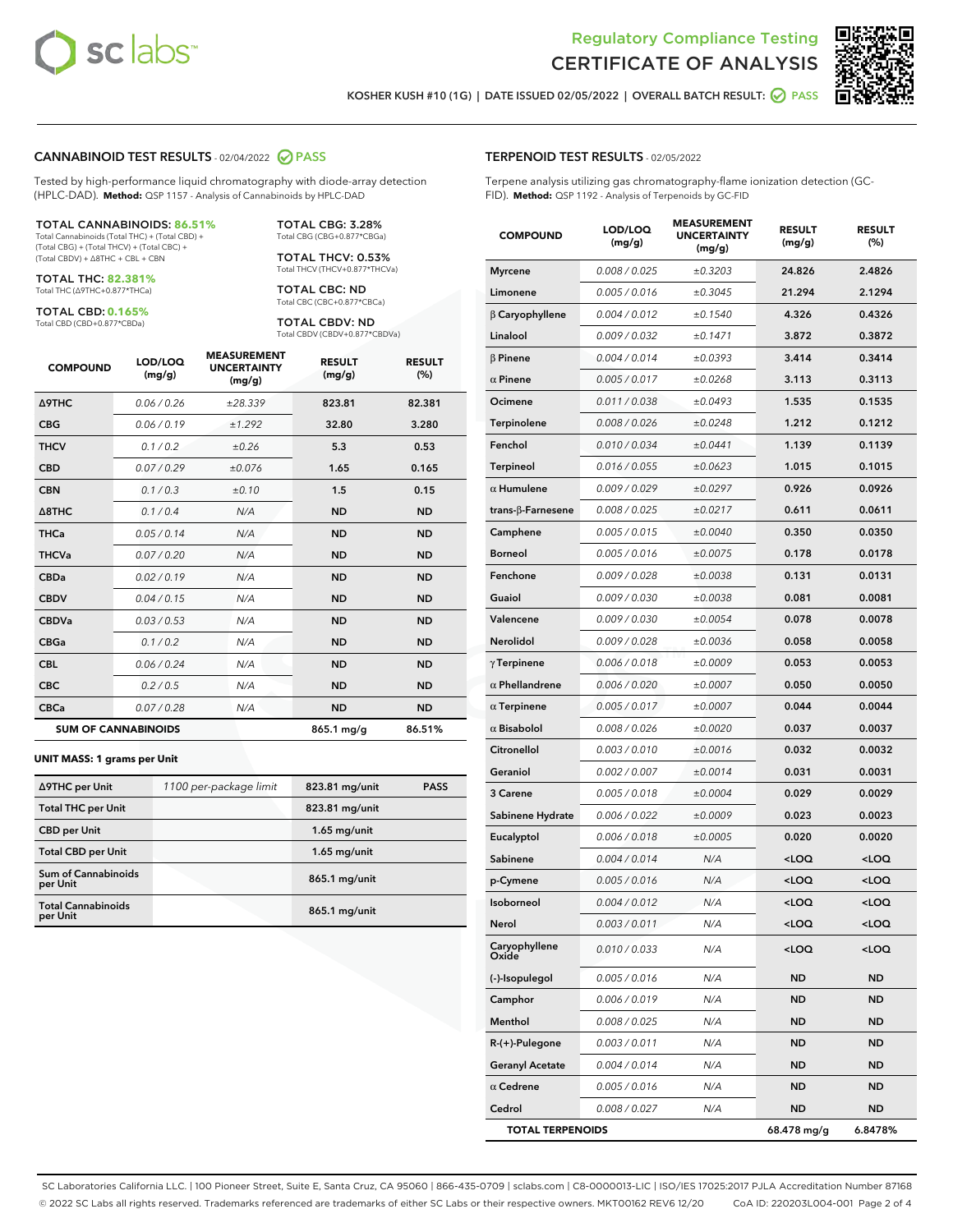



KOSHER KUSH #10 (1G) | DATE ISSUED 02/05/2022 | OVERALL BATCH RESULT: @ PASS

# CATEGORY 1 PESTICIDE TEST RESULTS - 02/05/2022 2 PASS

Pesticide and plant growth regulator analysis utilizing high-performance liquid chromatography-mass spectrometry (HPLC-MS) or gas chromatography-mass spectrometry (GC-MS). \*GC-MS utilized where indicated. **Method:** QSP 1212 - Analysis of Pesticides and Mycotoxins by LC-MS or QSP 1213 - Analysis of Pesticides by GC-MS

| <b>COMPOUND</b>             | LOD/LOQ<br>$(\mu g/g)$ | <b>ACTION</b><br>LIMIT<br>$(\mu g/g)$ | <b>MEASUREMENT</b><br><b>UNCERTAINTY</b><br>$(\mu g/g)$ | <b>RESULT</b><br>$(\mu g/g)$ | <b>RESULT</b> |
|-----------------------------|------------------------|---------------------------------------|---------------------------------------------------------|------------------------------|---------------|
| Aldicarb                    | 0.03/0.08              | $>$ LOD                               | N/A                                                     | <b>ND</b>                    | <b>PASS</b>   |
| Carbofuran                  | 0.02/0.05              | $>$ LOD                               | N/A                                                     | <b>ND</b>                    | <b>PASS</b>   |
| Chlordane*                  | 0.03 / 0.08            | $\ge$ LOD                             | N/A                                                     | <b>ND</b>                    | <b>PASS</b>   |
| Chlorfenapyr*               | 0.03/0.10              | $>$ LOD                               | N/A                                                     | <b>ND</b>                    | <b>PASS</b>   |
| Chlorpyrifos                | 0.02 / 0.06            | $\ge$ LOD                             | N/A                                                     | <b>ND</b>                    | <b>PASS</b>   |
| Coumaphos                   | 0.02 / 0.07            | $\ge$ LOD                             | N/A                                                     | <b>ND</b>                    | <b>PASS</b>   |
| Daminozide                  | 0.02/0.07              | $>$ LOD                               | N/A                                                     | <b>ND</b>                    | <b>PASS</b>   |
| <b>DDVP</b><br>(Dichlorvos) | 0.03/0.09              | $\ge$ LOD                             | N/A                                                     | <b>ND</b>                    | <b>PASS</b>   |
| <b>Dimethoate</b>           | 0.03/0.08              | $\ge$ LOD                             | N/A                                                     | <b>ND</b>                    | <b>PASS</b>   |
| Ethoprop(hos)               | 0.03/0.10              | $>$ LOD                               | N/A                                                     | <b>ND</b>                    | <b>PASS</b>   |
| Etofenprox                  | 0.02 / 0.06            | $\ge$ LOD                             | N/A                                                     | <b>ND</b>                    | <b>PASS</b>   |
| Fenoxycarb                  | 0.03/0.08              | $>$ LOD                               | N/A                                                     | <b>ND</b>                    | <b>PASS</b>   |
| Fipronil                    | 0.03 / 0.08            | $\ge$ LOD                             | N/A                                                     | <b>ND</b>                    | <b>PASS</b>   |
| Imazalil                    | 0.02 / 0.06            | $\ge$ LOD                             | N/A                                                     | <b>ND</b>                    | <b>PASS</b>   |
| Methiocarb                  | 0.02 / 0.07            | $\ge$ LOD                             | N/A                                                     | <b>ND</b>                    | <b>PASS</b>   |
| Methyl<br>parathion         | 0.03/0.10              | $\ge$ LOD                             | N/A                                                     | <b>ND</b>                    | <b>PASS</b>   |
| <b>Mevinphos</b>            | 0.03/0.09              | $\ge$ LOD                             | N/A                                                     | <b>ND</b>                    | <b>PASS</b>   |
| Paclobutrazol               | 0.02 / 0.05            | $>$ LOD                               | N/A                                                     | <b>ND</b>                    | <b>PASS</b>   |
| Propoxur                    | 0.03/0.09              | $\ge$ LOD                             | N/A                                                     | <b>ND</b>                    | <b>PASS</b>   |
| Spiroxamine                 | 0.03 / 0.08            | $\ge$ LOD                             | N/A                                                     | <b>ND</b>                    | <b>PASS</b>   |
| <b>Thiacloprid</b>          | 0.03/0.10              | $\ge$ LOD                             | N/A                                                     | <b>ND</b>                    | <b>PASS</b>   |

# CATEGORY 2 PESTICIDE TEST RESULTS - 02/05/2022 2 PASS

| <b>COMPOUND</b>          | LOD/LOO<br>$(\mu g/g)$ | <b>ACTION</b><br>LIMIT<br>$(\mu g/g)$ | <b>MEASUREMENT</b><br><b>UNCERTAINTY</b><br>$(\mu g/g)$ | <b>RESULT</b><br>$(\mu g/g)$ | <b>RESULT</b> |
|--------------------------|------------------------|---------------------------------------|---------------------------------------------------------|------------------------------|---------------|
| Abamectin                | 0.03/0.10              | 0.1                                   | N/A                                                     | <b>ND</b>                    | <b>PASS</b>   |
| Acephate                 | 0.02/0.07              | 0.1                                   | N/A                                                     | <b>ND</b>                    | <b>PASS</b>   |
| Acequinocyl              | 0.02/0.07              | 0.1                                   | N/A                                                     | <b>ND</b>                    | <b>PASS</b>   |
| Acetamiprid              | 0.02/0.05              | 0.1                                   | N/A                                                     | <b>ND</b>                    | <b>PASS</b>   |
| Azoxystrobin             | 0.02/0.07              | 0.1                                   | N/A                                                     | <b>ND</b>                    | <b>PASS</b>   |
| <b>Bifenazate</b>        | 0.01/0.04              | 0.1                                   | N/A                                                     | <b>ND</b>                    | <b>PASS</b>   |
| <b>Bifenthrin</b>        | 0.02 / 0.05            | 3                                     | N/A                                                     | <b>ND</b>                    | <b>PASS</b>   |
| <b>Boscalid</b>          | 0.03/0.09              | 0.1                                   | N/A                                                     | <b>ND</b>                    | <b>PASS</b>   |
| Captan                   | 0.19/0.57              | 0.7                                   | N/A                                                     | <b>ND</b>                    | <b>PASS</b>   |
| Carbaryl                 | 0.02/0.06              | 0.5                                   | N/A                                                     | <b>ND</b>                    | <b>PASS</b>   |
| Chlorantranilip-<br>role | 0.04/0.12              | 10                                    | N/A                                                     | <b>ND</b>                    | <b>PASS</b>   |
| Clofentezine             | 0.03/0.09              | 0.1                                   | N/A                                                     | <b>ND</b>                    | <b>PASS</b>   |

# CATEGORY 2 PESTICIDE TEST RESULTS - 02/05/2022 continued

| <b>COMPOUND</b>               | LOD/LOQ<br>(µg/g) | <b>ACTION</b><br><b>LIMIT</b><br>$(\mu g/g)$ | <b>MEASUREMENT</b><br><b>UNCERTAINTY</b><br>$(\mu g/g)$ | <b>RESULT</b><br>(µg/g) | <b>RESULT</b> |
|-------------------------------|-------------------|----------------------------------------------|---------------------------------------------------------|-------------------------|---------------|
| Cyfluthrin                    | 0.12 / 0.38       | $\overline{c}$                               | N/A                                                     | <b>ND</b>               | <b>PASS</b>   |
| Cypermethrin                  | 0.11 / 0.32       | 1                                            | N/A                                                     | ND                      | PASS          |
| <b>Diazinon</b>               | 0.02 / 0.05       | 0.1                                          | N/A                                                     | ND                      | <b>PASS</b>   |
| Dimethomorph                  | 0.03 / 0.09       | 2                                            | N/A                                                     | ND                      | <b>PASS</b>   |
| Etoxazole                     | 0.02 / 0.06       | 0.1                                          | N/A                                                     | ND                      | <b>PASS</b>   |
| Fenhexamid                    | 0.03 / 0.09       | 0.1                                          | N/A                                                     | ND                      | <b>PASS</b>   |
| Fenpyroximate                 | 0.02 / 0.06       | 0.1                                          | N/A                                                     | <b>ND</b>               | <b>PASS</b>   |
| Flonicamid                    | 0.03 / 0.10       | 0.1                                          | N/A                                                     | <b>ND</b>               | <b>PASS</b>   |
| Fludioxonil                   | 0.03 / 0.10       | 0.1                                          | N/A                                                     | ND                      | <b>PASS</b>   |
| Hexythiazox                   | 0.02 / 0.07       | 0.1                                          | N/A                                                     | <b>ND</b>               | <b>PASS</b>   |
| Imidacloprid                  | 0.04 / 0.11       | 5                                            | N/A                                                     | ND                      | <b>PASS</b>   |
| Kresoxim-methyl               | 0.02 / 0.07       | 0.1                                          | N/A                                                     | ND                      | <b>PASS</b>   |
| Malathion                     | 0.03 / 0.09       | 0.5                                          | N/A                                                     | <b>ND</b>               | <b>PASS</b>   |
| Metalaxyl                     | 0.02 / 0.07       | $\overline{c}$                               | N/A                                                     | <b>ND</b>               | <b>PASS</b>   |
| Methomyl                      | 0.03 / 0.10       | $\mathcal{I}$                                | N/A                                                     | ND                      | <b>PASS</b>   |
| Myclobutanil                  | 0.03/0.09         | 0.1                                          | N/A                                                     | <b>ND</b>               | <b>PASS</b>   |
| <b>Naled</b>                  | 0.02 / 0.07       | 0.1                                          | N/A                                                     | <b>ND</b>               | <b>PASS</b>   |
| Oxamyl                        | 0.04 / 0.11       | 0.5                                          | N/A                                                     | ND                      | <b>PASS</b>   |
| Pentachloronitro-<br>benzene* | 0.03/0.09         | 0.1                                          | N/A                                                     | <b>ND</b>               | <b>PASS</b>   |
| Permethrin                    | 0.04 / 0.12       | 0.5                                          | N/A                                                     | ND                      | PASS          |
| Phosmet                       | 0.03 / 0.10       | 0.1                                          | N/A                                                     | <b>ND</b>               | <b>PASS</b>   |
| Piperonylbu-<br>toxide        | 0.02 / 0.07       | 3                                            | N/A                                                     | <b>ND</b>               | <b>PASS</b>   |
| Prallethrin                   | 0.03 / 0.08       | 0.1                                          | N/A                                                     | ND                      | <b>PASS</b>   |
| Propiconazole                 | 0.02 / 0.07       | 0.1                                          | N/A                                                     | ND                      | <b>PASS</b>   |
| Pyrethrins                    | 0.04 / 0.12       | 0.5                                          | N/A                                                     | <b>ND</b>               | <b>PASS</b>   |
| Pyridaben                     | 0.02 / 0.07       | 0.1                                          | N/A                                                     | <b>ND</b>               | <b>PASS</b>   |
| Spinetoram                    | 0.02 / 0.07       | 0.1                                          | N/A                                                     | ND                      | <b>PASS</b>   |
| Spinosad                      | 0.02 / 0.07       | 0.1                                          | N/A                                                     | <b>ND</b>               | <b>PASS</b>   |
| Spiromesifen                  | 0.02 / 0.05       | 0.1                                          | N/A                                                     | ND                      | <b>PASS</b>   |
| Spirotetramat                 | 0.02 / 0.06       | 0.1                                          | N/A                                                     | ND                      | PASS          |
| Tebuconazole                  | 0.02 / 0.07       | 0.1                                          | N/A                                                     | ND                      | <b>PASS</b>   |
| Thiamethoxam                  | 0.03 / 0.10       | 5                                            | N/A                                                     | ND                      | <b>PASS</b>   |
| Trifloxystrobin               | 0.03 / 0.08       | 0.1                                          | N/A                                                     | ND                      | <b>PASS</b>   |

SC Laboratories California LLC. | 100 Pioneer Street, Suite E, Santa Cruz, CA 95060 | 866-435-0709 | sclabs.com | C8-0000013-LIC | ISO/IES 17025:2017 PJLA Accreditation Number 87168 © 2022 SC Labs all rights reserved. Trademarks referenced are trademarks of either SC Labs or their respective owners. MKT00162 REV6 12/20 CoA ID: 220203L004-001 Page 3 of 4